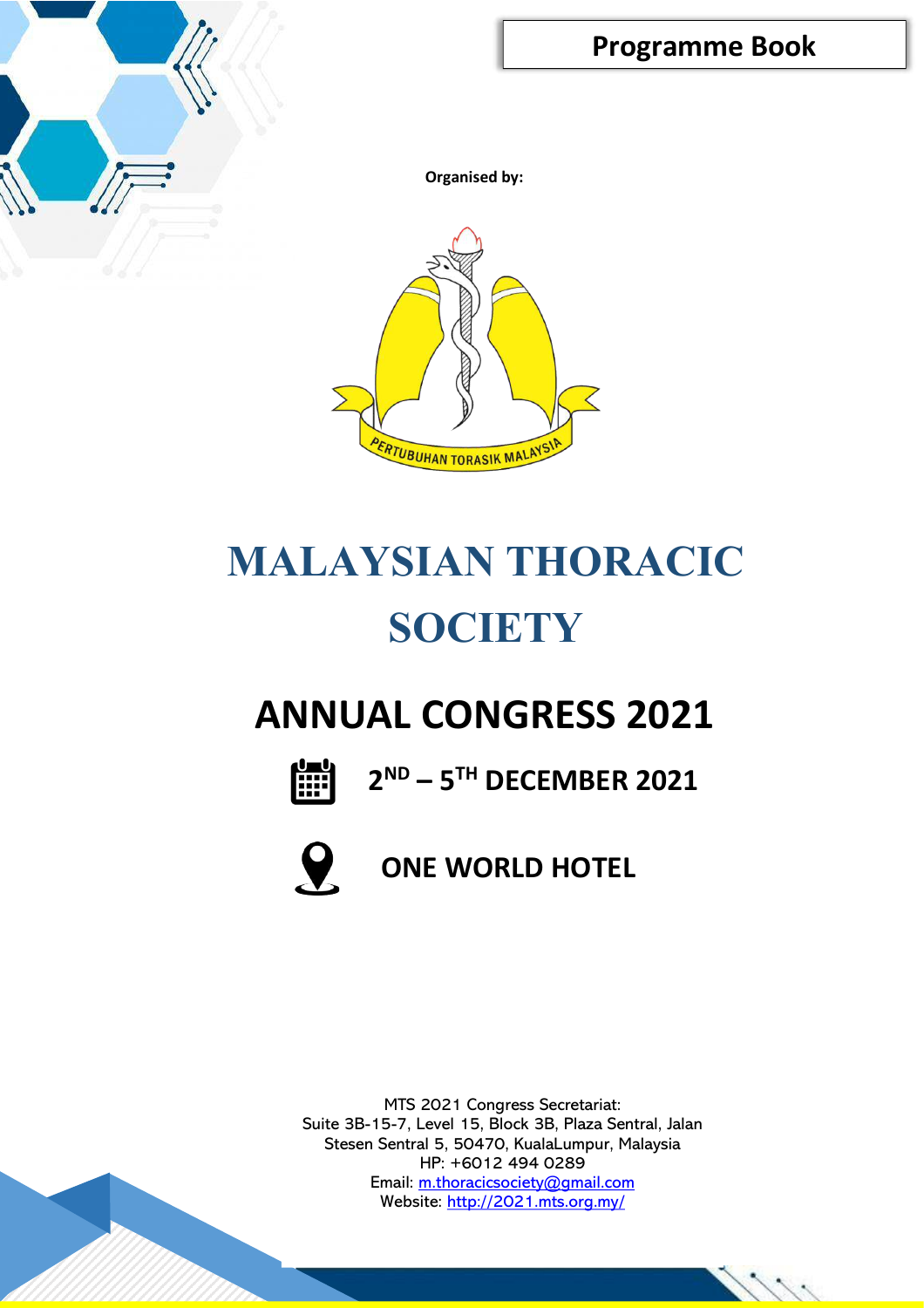

#### **PROGRAMME SUMMARY**

\* Subject to changes

| Day 1: Thursday, 2 <sup>nd</sup> December 2021 |                                                   |  |
|------------------------------------------------|---------------------------------------------------|--|
| Time                                           | Programme                                         |  |
|                                                | <b>CONGRESS WORKSHOP (Includes Lunch)</b>         |  |
| 0830 - 1215                                    | <b>Workshop 1</b>                                 |  |
|                                                | <b>Pleural Disease</b>                            |  |
| 0830 - 1215                                    | <b>Workshop 2</b>                                 |  |
|                                                | Sleep Scoring & Remote Monitoring                 |  |
| 0800 - 1215                                    | <b>Workshop 3</b>                                 |  |
|                                                | Home Respiratory Care in Children                 |  |
| 1215 - 1300                                    | <b>LUNCH SYMPOSIUM (ResMed Malaysia)</b>          |  |
| 1300 - 1400                                    | <b>LUNCH</b>                                      |  |
| 1430 - 1700                                    | Workshop 1                                        |  |
|                                                | <b>Pleural Disease</b>                            |  |
| 1430 - 1730                                    | <b>Workshop 2</b>                                 |  |
|                                                | Sleep Scoring & Remote Monitoring                 |  |
| 1430 - 1720                                    | Workshop 3                                        |  |
|                                                | Home Respiratory Care in Children                 |  |
| 1800 - 1845                                    | <b>SPONSORED SYMPOSIUM 1A</b><br>(Sanofi Genzyme) |  |
| 1845 - 1935                                    | <b>SPONSORED SYMPOSIUM 1B (Bayer)</b>             |  |

|                                | Day 2: Friday, 3rd December 2021                                                                           |
|--------------------------------|------------------------------------------------------------------------------------------------------------|
| Time                           | Programme                                                                                                  |
|                                | 0700 - 0800 REGISTRATION                                                                                   |
|                                | 0800 – 0810  WEL <b>COME ADDRESS</b>                                                                       |
| 0810 – 0850   <b>PLENARY 1</b> |                                                                                                            |
|                                | <b>SYMPOSIUM 1</b>                                                                                         |
|                                | S1A - Severe Asthma                                                                                        |
| 0850 - 1005                    | S1B – COPD                                                                                                 |
|                                | S1C - Inherited Suppurative Lung Diseases                                                                  |
|                                | 1005 - 1035 COFFEE BREAK                                                                                   |
|                                | <b>SYMPOSIUM 2</b>                                                                                         |
|                                | $S2A - TB$                                                                                                 |
| $1035 - 1150$                  | S2B – M&M session (Mix and Match)                                                                          |
|                                | S2C - Respiratory Manifestations in<br><b>Immunocompromised Children</b>                                   |
| 1150 - 1240                    | <b>SPONSORED SYMPOSIUM 2</b><br>(Pfizer (M) Sdn Bhd)                                                       |
|                                | 1240 - 1430 LUNCH AND FRIDAY PRAYERS                                                                       |
|                                | <b>SYMPOSIUM 3</b>                                                                                         |
| 1430 - 1600                    | S3A - Interventional Pulmonology                                                                           |
|                                | S3B - Beyond the Lungs                                                                                     |
|                                | S3C - Sleep Disordered Breathing: What's<br>New?                                                           |
|                                | SPONSORED SYMPOSIUM 3A (AstraZeneca)                                                                       |
| 1600 – 1650                    | <b>SPONSORED SYMPOSIUM 3B (Boehringer</b><br>Ingelheim)                                                    |
| 1650 - 1845                    | <b>MTS ANNUAL GENERAL MEETING &amp; COFFEE</b><br><b>BREAK</b>                                             |
| 1845 - 1935                    | <b>SPONSORED SYMPOSIUM 4A</b><br>(Orient EuroPharma)<br><b>SPONSORED SYMPOSIUM 4B</b><br>(GlaxoSmithKline) |
| 1935 - 2200                    | <b>DINNER</b>                                                                                              |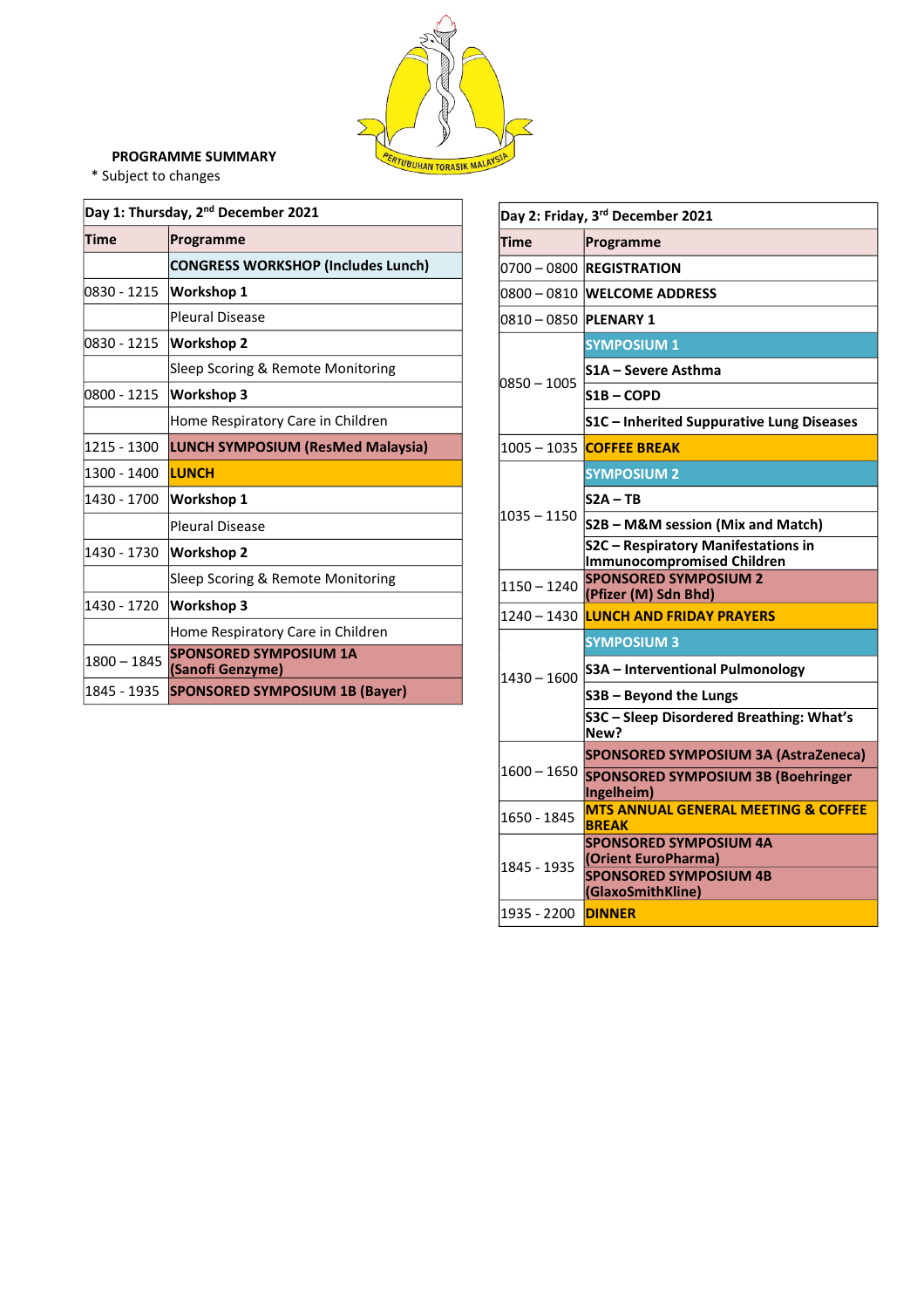

| Day 3: Saturday, 4 <sup>th</sup> December 2021 |                                                                           |  |
|------------------------------------------------|---------------------------------------------------------------------------|--|
| <b>Time</b>                                    | Programme                                                                 |  |
| 0800 - 0840 PLENARY 2                          |                                                                           |  |
|                                                | <b>SYMPOSIUM 4</b>                                                        |  |
| $0840 - 1010$                                  | <b>S4A - Progressive Fibrosing ILD</b>                                    |  |
|                                                | S4B - Lung Cancer                                                         |  |
|                                                | S4C - An Update on Paediatric Asthma                                      |  |
|                                                | 1010 – 1040 <mark> COFFEE BREAK</mark>                                    |  |
|                                                | <b>SYMPOSIUM 5</b>                                                        |  |
|                                                | S5A – Sleep Disordered Breathing                                          |  |
| 1040 – 1210                                    | S5B - Pleural Disease                                                     |  |
|                                                | S5C - Neonatal Lung Disease                                               |  |
| 1210 – 1300                                    | <b>SPONSORED SYMPOSIUM 5</b><br>(Boehringer Ingelheim (Malaysia) Sdn Bhd) |  |
| 1300 - 1400 <mark>LUNCH</mark>                 |                                                                           |  |
| 1400 - 1500                                    | <b>SYMPOSIUM 6</b>                                                        |  |
|                                                | <b>S6A - Primary Care</b>                                                 |  |
| 1400 - 1500                                    | <b>POSTER PRESENTATION - Poster Display</b>                               |  |
|                                                | <b>ORAL PRESENTATION</b>                                                  |  |
|                                                | 1500 - 1550 SPONSORED SYMPOSIUM 6 (GlaxoSmithKline)                       |  |
| $1550 - 1640$                                  | <b>SPONSORED SYMPOSIUM 7A (Novartis)</b>                                  |  |
|                                                | <b>SPONSORED SYMPOSIUM 7B (Merck Sharp &amp;</b><br>Dohme)                |  |
|                                                | 1640 - 1710 COFFEE BREAK                                                  |  |
|                                                | 1930 - 2230 GALA DINNER                                                   |  |

**Day 4: Sunday, 5th December 2021**

| <b>Time</b>                     | Programme                                                                                                                                                                                                                                  |
|---------------------------------|--------------------------------------------------------------------------------------------------------------------------------------------------------------------------------------------------------------------------------------------|
| 0800 - 0840 <b>IPLENARY 3</b>   |                                                                                                                                                                                                                                            |
|                                 | <b>SYMPOSIUM 7</b>                                                                                                                                                                                                                         |
|                                 | 0840 - 1010 S7A - COVID-19: My Experiences                                                                                                                                                                                                 |
|                                 | S7B - COVID-19 in Children                                                                                                                                                                                                                 |
|                                 | 1010 – 1040 <mark>ICOFFEE BREAK</mark>                                                                                                                                                                                                     |
| $1040 - 1130$                   | <b>SPONSORED SYMPOSIUM 8</b><br>(Sanofi Pasteur)                                                                                                                                                                                           |
|                                 | <b>SYMPOSIUM 8</b>                                                                                                                                                                                                                         |
| $1130 - 1230$                   | <b>S8A - Multi-Disciplinary Case Discussions</b><br>Adult Case - Post COVID-19 Care<br><b>S8B - Multi-Disciplinary Case Discussions</b><br>Combined Case - Non COVID-19 Case<br>S8C- Multi-Disciplinary Case Discussion<br>Paediatric Case |
| $1230 - 1315$                   | <b>Debate</b> – Tackling the Next Pandemics -<br>Public Health Measures vs. Vaccination                                                                                                                                                    |
|                                 | 1315 - 1330 <b>ICLOSING CEREMONY</b>                                                                                                                                                                                                       |
| 1330 – 1430 <mark>ILUNCH</mark> |                                                                                                                                                                                                                                            |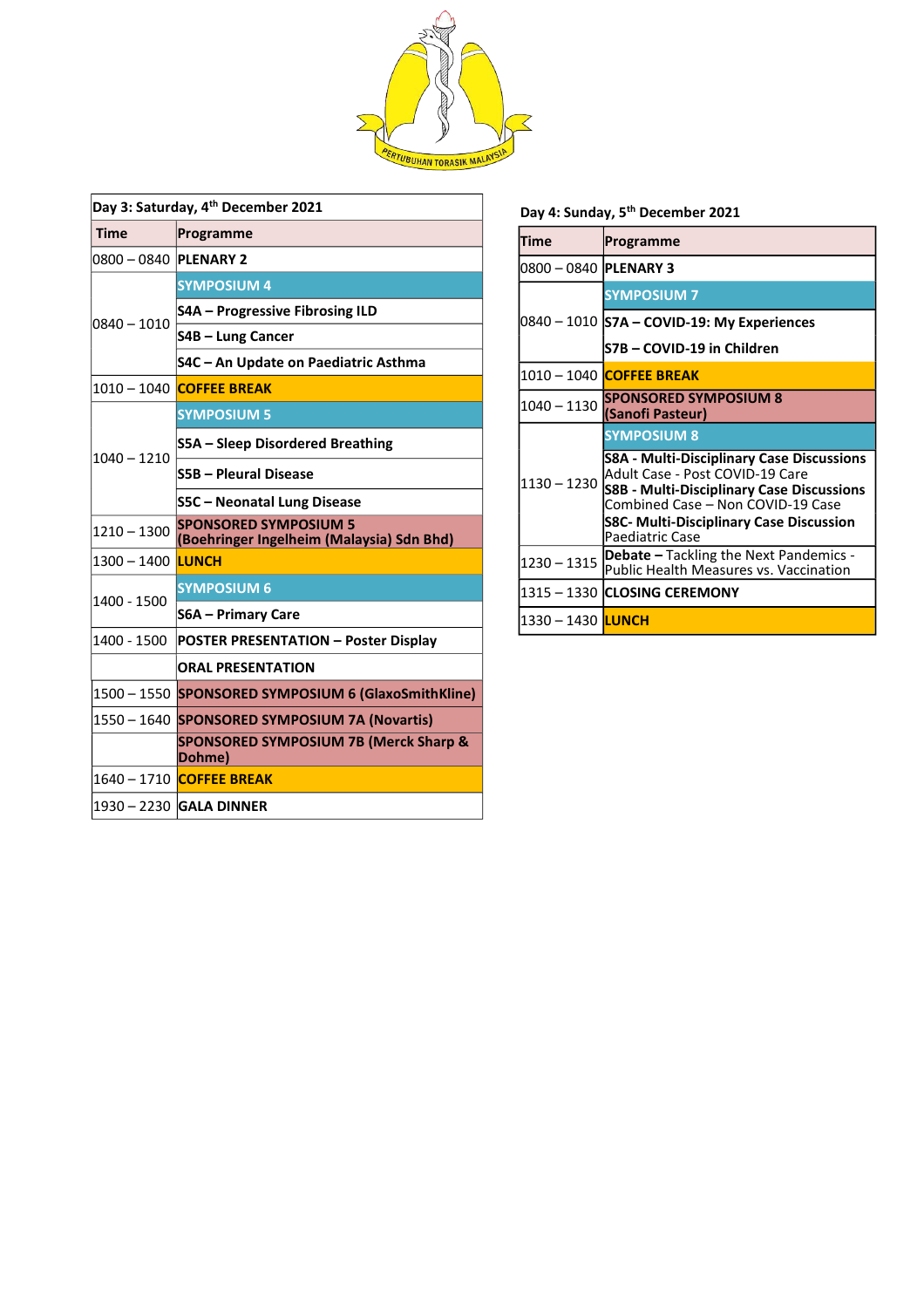#### **CONGRESS WORKSHOP**

## **PLEURAL DISEASE**

Thursday, 2nd December 2021

**Chairpersons: Mohamed Faisal Abdul Hamid & Muhammad Redzwan S Rashid Ali**

| <b>TIME</b>   | <b>TOPIC</b>                                                                                                                                                                           | <b>SPEAKER</b>                                        | <b>VENUE</b>                                       |
|---------------|----------------------------------------------------------------------------------------------------------------------------------------------------------------------------------------|-------------------------------------------------------|----------------------------------------------------|
| $0800 - 0830$ | <b>REGISTRATION</b>                                                                                                                                                                    |                                                       | <b>JUNIOR BALLROOM</b><br>FOYER, LEVEL C           |
| 0830 - 0900   | Anatomy and physiology and fluid diagnostics                                                                                                                                           | Ummi Nadira Daut,<br><b>Malaysia</b>                  |                                                    |
| $0900 - 0930$ | Advance pleural procedure - pleuroscopy                                                                                                                                                | <b>Mohamed Faisal Abdul Hamid,</b><br><b>Malaysia</b> | <b>CYPRESS ROOM</b><br><b>LEVEL C</b>              |
| 0930 - 1000   | Practical aspects of pneumothorax                                                                                                                                                      | Arvindran Alaga, Malaysia                             |                                                    |
| $1000 - 1030$ | <b>COFFEE BREAK</b>                                                                                                                                                                    |                                                       | <b>JUNIOR BALLROOM</b><br>FOYER, LEVEL C           |
| 1030 - 1100   | Practical aspects of malignant pleural<br>effusion                                                                                                                                     | <b>Muhammad Redzwan S Rashid</b><br>Ali, Malaysia     |                                                    |
| $1100 - 1130$ | Pleural infection                                                                                                                                                                      | Mohd Arif Mohd Zim, Malaysia                          | <b>CYPRESS ROOM</b><br><b>LEVEL C</b>              |
| $1130 - 1215$ | Physics, fundamentals & sonoanatomy of<br>thorax                                                                                                                                       | Zuhanis Abdul Hamid, Malaysia                         |                                                    |
| 1215 - 1300   | <b>LUNCH SYMPOSIUM</b><br>Company: ResMed Malaysia<br>Chairperson: Soo Chun Ian, Malaysia<br>Speaker: Yong Mei Ching, Malaysia<br>Topic: Connecting Your Patient from Hospital to Home |                                                       | <b>CYPRESS ROOM</b><br>LEVEL C                     |
| 1300 - 1430   | <b>LUNCH</b>                                                                                                                                                                           |                                                       | <b>JUNIOR BALLROOM</b><br>FOYER, LEVEL C           |
|               | <b>HANDS-ON WORKSHOP</b>                                                                                                                                                               |                                                       |                                                    |
|               | Station 1: Lung ultrasound - normal patient                                                                                                                                            | Zuhanis Abdul Hamid, Malaysia                         |                                                    |
| 1430 - 1700   | Station 2: Indwelling pleural catheter and<br>seldinger chest drains                                                                                                                   | <b>Muhammad Redzwan S Rashid</b><br>Ali, Malaysia     | <b>MAPLE AND</b><br><b>CYPRESS ROOM</b><br>LEVEL C |
|               | Station 3: Indwelling pleural catheter,<br>pneumostat and chest drains                                                                                                                 | Mohd Arif Mohd Zim, Malaysia                          |                                                    |
|               | Station 4: Lung ultrasound - abnormal patient Hilmi Lockman, Malaysia                                                                                                                  |                                                       |                                                    |
|               | Station 5: Ambulatory pneumothorax<br>treatment                                                                                                                                        | Arvindran Alaga, Malaysia                             |                                                    |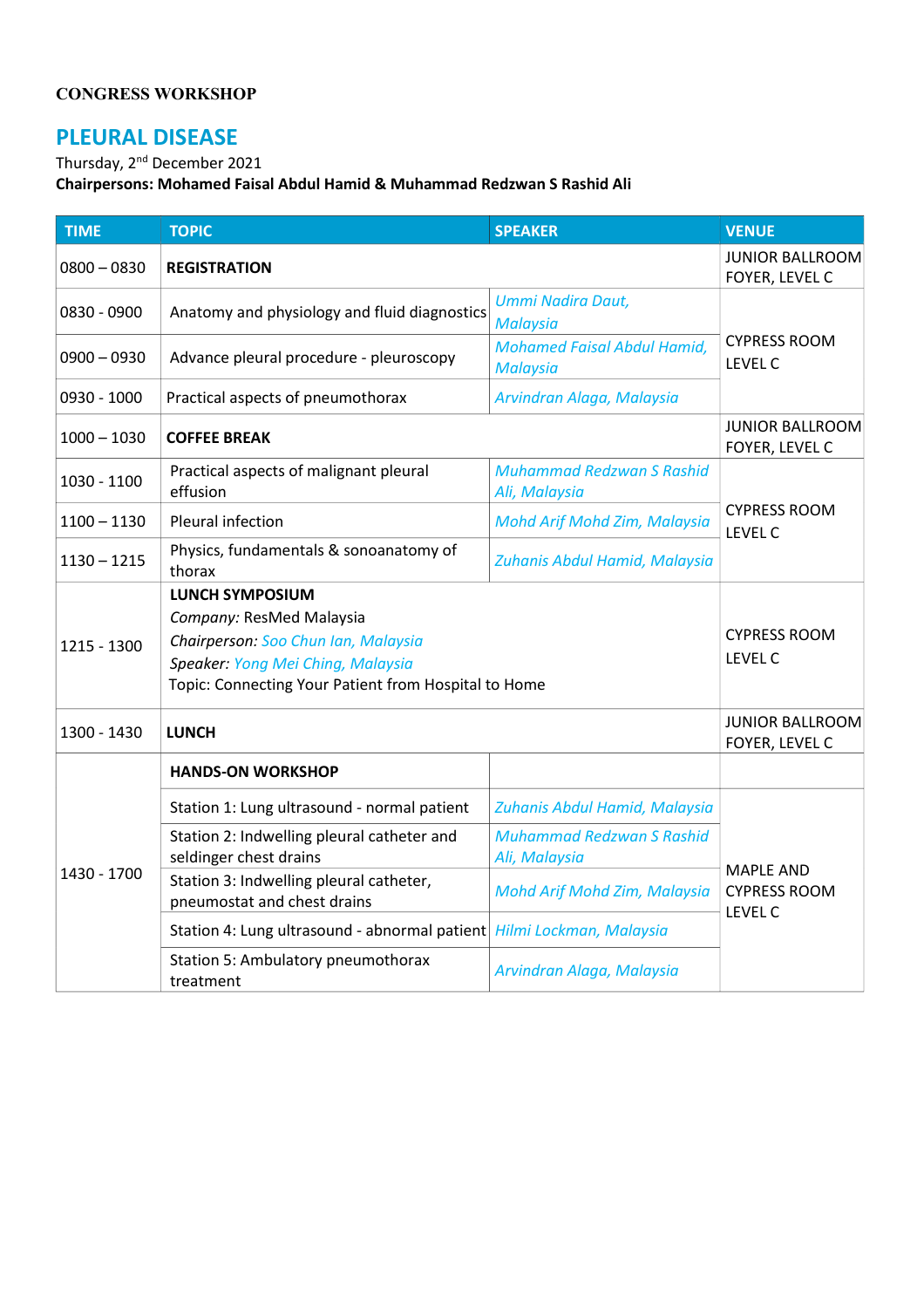#### **CONGRESS WORKSHOP**

## **SLEEP SCORING & REMOTE MONITORING**

Thursday, 2<sup>nd</sup> December 2021

**Chairpersons: Rozanah Abd Rahman & Rashidah Yasin**

| <b>TIME</b>   | <b>TOPIC</b>                                                                                                                                                                           | <b>SPEAKER</b>                                   | <b>VENUE</b>                             |  |
|---------------|----------------------------------------------------------------------------------------------------------------------------------------------------------------------------------------|--------------------------------------------------|------------------------------------------|--|
| $0800 - 0830$ | <b>REGISTRATION</b>                                                                                                                                                                    |                                                  | <b>JUNIOR BALLROOM</b><br>FOYER, LEVEL C |  |
| 0830 - 0900   | How to diagnose central sleep apnea (CSA)                                                                                                                                              | Rozanah Abd Rahman, Malaysia                     |                                          |  |
| $0900 - 0930$ | Overview of CSA treatment                                                                                                                                                              | Muventhiran A/L Ruthranesan,<br><b>Malaysia</b>  | <b>TULIP ROOM</b><br><b>LEVEL C</b>      |  |
| 0930 - 1000   | <b>Obesity Hypoventilation Syndrome</b>                                                                                                                                                | Naricha Chiralkawasan,<br><b>Thailand</b>        |                                          |  |
| $1000 - 1030$ | <b>COFFEE BREAK</b>                                                                                                                                                                    |                                                  | <b>JUNIOR BALLROOM</b><br>FOYER, LEVEL C |  |
| 1030 - 1100   | Remote Monitoring: New technologies in<br>monitoring and interpreting virtual sleep<br>studies                                                                                         | Nurul Yageen Mohd Esa,<br><b>Malaysia</b>        |                                          |  |
| $1100 - 1130$ | Indications for home sleep test and reliability<br>of new tools                                                                                                                        | Megat Razeem bin Abdul Razak,<br><b>Malaysia</b> | <b>TULIP ROOM</b><br>LEVEL C             |  |
| $1130 - 1215$ | Out of center sleep testing: Challenges and<br>advances                                                                                                                                | Lalitha Pereirasamy, Malaysia                    |                                          |  |
| 1215 - 1300   | <b>LUNCH SYMPOSIUM</b><br>Company: ResMed Malaysia<br>Chairperson: Soo Chun Ian, Malaysia<br>Speaker: Yong Mei Ching, Malaysia<br>Topic: Connecting Your Patient from Hospital to Home |                                                  | <b>TULIP ROOM</b><br><b>LEVEL C</b>      |  |
| 1300 - 1430   | <b>LUNCH</b>                                                                                                                                                                           |                                                  | <b>JUNIOR BALLROOM</b><br>FOYER, LEVEL C |  |
| 1430 - 1530   | Sleep scoring and hook-up of PSG                                                                                                                                                       | <b>Tripat Deep Singh, Singapore</b>              |                                          |  |
| 1530 - 1630   | Interpretation of PSG                                                                                                                                                                  | <b>Tripat Deep Singh, Singapore</b>              | <b>TULIP ROOM</b><br><b>LEVEL C</b>      |  |
| 1630 - 1730   | <b>CPAP and BiPAP titration</b>                                                                                                                                                        | Amanda Piper, Australia                          |                                          |  |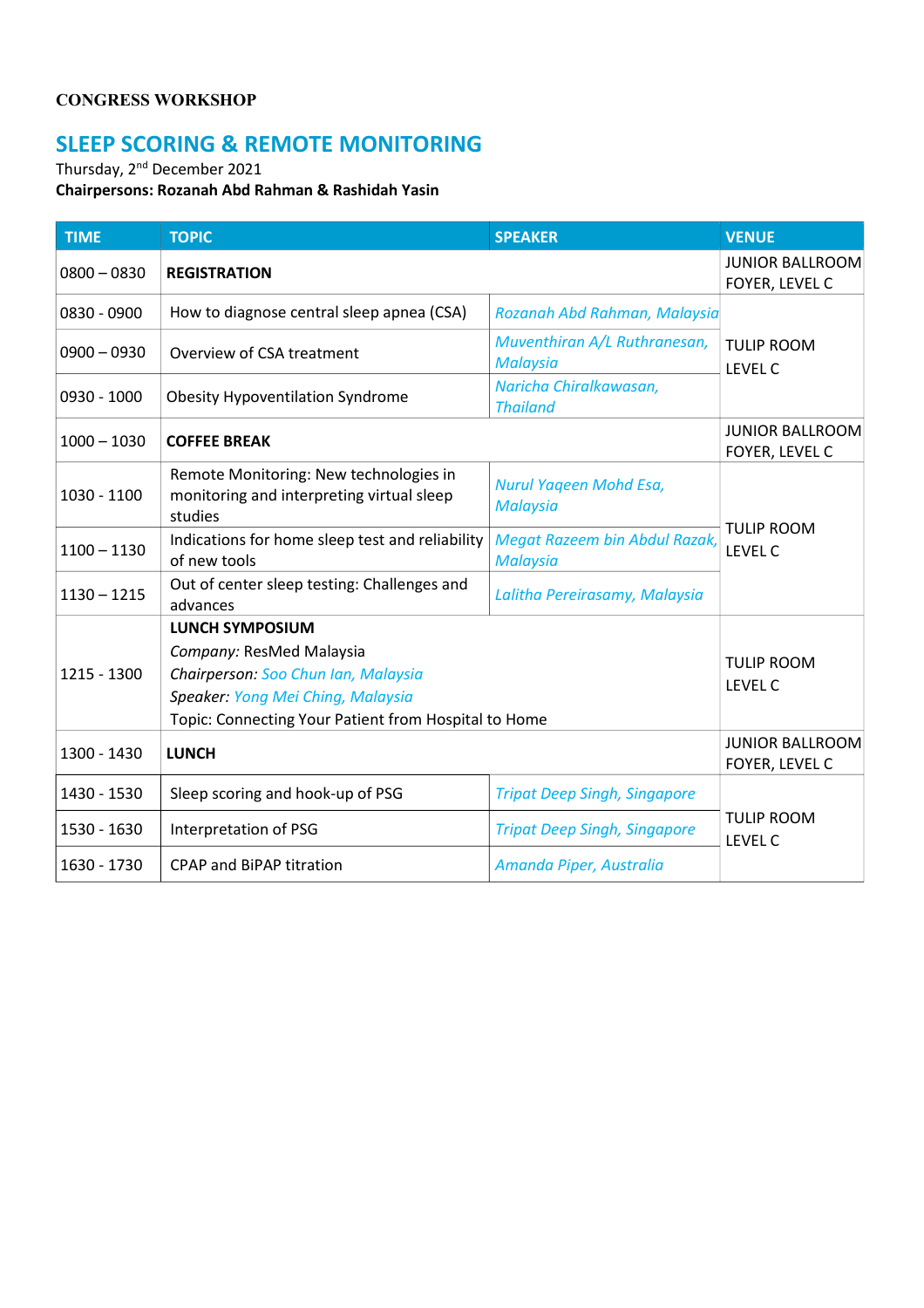#### **CONGRESS WORKSHOP**

### **HOME RESPIRATORY CARE IN CHILDREN**

Thursday, 2<sup>nd</sup> December 2021

#### **Chairpersons: Dg Zuraini Sahadan, Mariana Daud & Su Siew Choo**

| <b>TIME</b>   | <b>TOPIC</b>                                                   | <b>SPEAKER</b>                                                                   | <b>VENUE</b>                                 |  |
|---------------|----------------------------------------------------------------|----------------------------------------------------------------------------------|----------------------------------------------|--|
| $0800 - 0830$ | <b>REGISTRATION</b>                                            |                                                                                  | <b>JUNIOR BALLROOM</b><br>FOYER, LEVEL C     |  |
| 0830 - 0900   | Overview of home respiratory care in<br>Malaysia               | Dg Zuraini Sahadan, Malaysia                                                     |                                              |  |
| $0900 - 0930$ | Assessment of patients on home respiratory<br>care             | Hafizah Zainuddin, Malaysia                                                      | <b>MAPLE ROOM</b><br><b>LEVEL C</b>          |  |
| 0930 - 1000   | Home oxygen therapy in children                                | Shangari Kunaseelan, Malaysia                                                    |                                              |  |
| $1000 - 1030$ | <b>COFFEE BREAK</b>                                            |                                                                                  | <b>JUNIOR BALLROOM</b><br>FOYER, LEVEL C     |  |
| 1030 - 1055   | Non-invasive respiratory support in OSA                        | Hasniah Abdul Latif, Malaysia                                                    |                                              |  |
| $1055 - 1120$ | Non-invasive respiratory support in<br>Neuromuscular disorders | Aroonwan Preutthipan,<br><b>Thailand</b>                                         | <b>MAPLE ROOM</b>                            |  |
| $1120 - 1145$ | Non-invasive respiratory support in end-stage<br>lung diseases | Nicholas Chang Lee Wen,<br><b>Malaysia</b>                                       | <b>LEVEL C</b>                               |  |
| 1145 - 1215   | Acute conditions in patients on home<br>respiratory support    | Anis Siham, Malaysia                                                             |                                              |  |
|               | <b>LUNCH SYMPOSIUM</b>                                         |                                                                                  |                                              |  |
|               | Company: ResMed Malaysia                                       |                                                                                  | <b>MAPLE ROOM</b><br>LEVEL C                 |  |
| 1215 - 1300   | Chairperson: Soo Chun Ian, Malaysia                            |                                                                                  |                                              |  |
|               | Speaker: Yong Mei Ching, Malaysia                              |                                                                                  |                                              |  |
|               | Topic: Connecting Your Patient from Hospital to Home           |                                                                                  |                                              |  |
| 1300 - 1430   | <b>LUNCH</b>                                                   |                                                                                  | <b>JUNIOR BALLROOM</b><br>FOYER, LEVEL C     |  |
|               | <b>HANDS-ON WORKSHOP</b>                                       |                                                                                  |                                              |  |
| 1430 - 1720   | Station 1: CPAP                                                | Shangari Kunaseelan/Dg Zuraini<br>Sahadan, Malaysia                              |                                              |  |
|               | Station 2: BiPAP                                               | Hafizah Zainuddin/Hasniah<br><b>Abdul Latif, Malaysia</b>                        | <b>JASMINE &amp; ORCHID</b><br>ROOM, LEVEL C |  |
|               | Station 3: Invasive ventilation                                | Nicholas Chang Lee Wen/Anis<br>Siham, Malaysia                                   |                                              |  |
|               | Station 4: Home oxygen                                         | Noor Ain Noor Affendi/N.<br><b>Fafwati Faridatul Akmar</b><br>Mohammad, Malaysia |                                              |  |
|               | Station 5: Cough assist                                        | Su Siew Choo/ Mariana Daud,<br><b>Malaysia</b>                                   |                                              |  |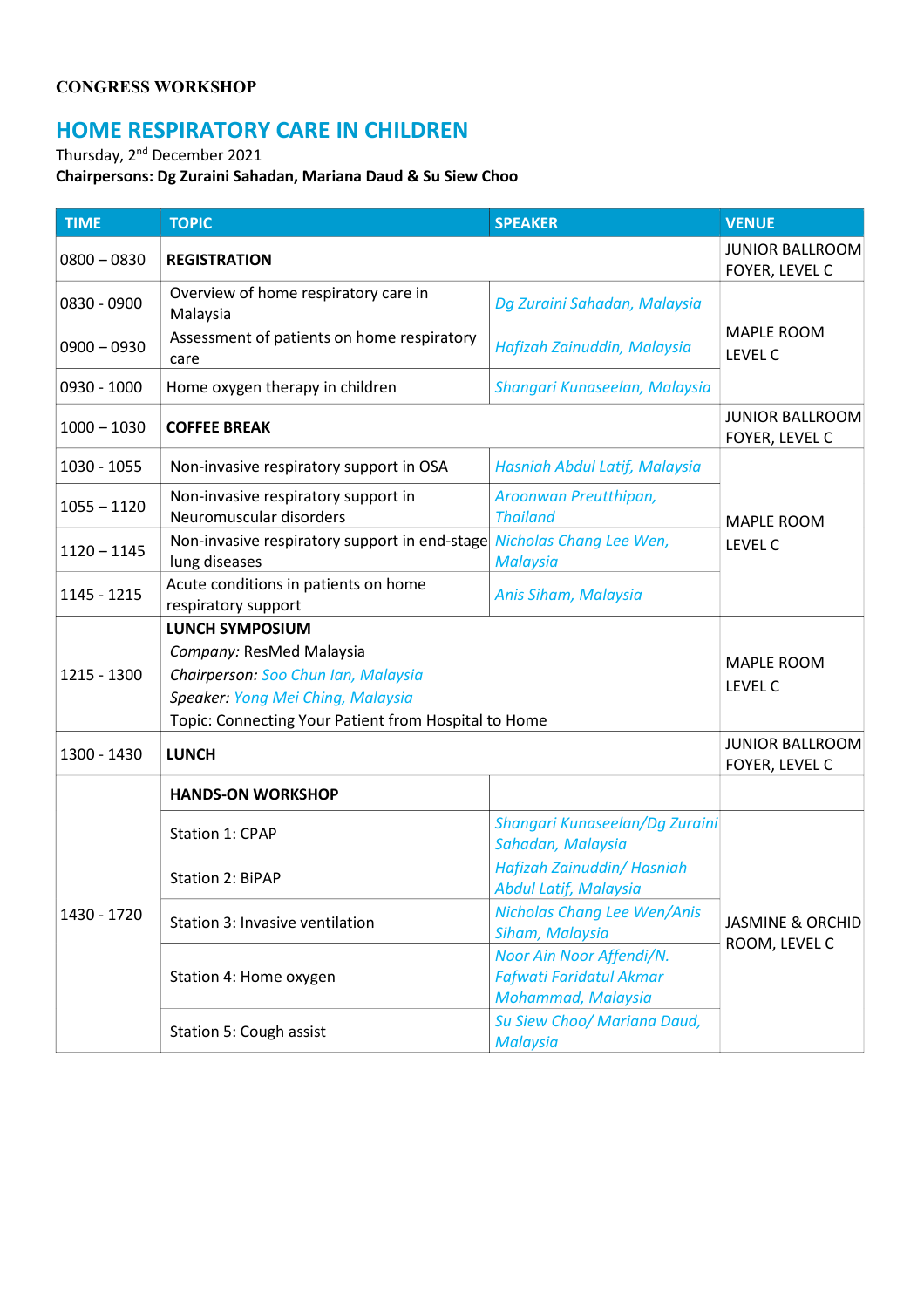| 2 <sup>nd</sup> December 2021, Thursday |                                                                        |                     |  |
|-----------------------------------------|------------------------------------------------------------------------|---------------------|--|
| 1800 - 1845                             | SPONSORED SYMPOSIUM 1A (SS1A)                                          | <b>MAPLE JUNIOR</b> |  |
|                                         | Company: Sanofi Genzyme                                                | BALLROOM,           |  |
|                                         | Chairperson: Helmy Haja Mydin, Malaysia                                | LEVEL C             |  |
|                                         | Speaker: Ian Pavord, United Kingdom                                    |                     |  |
|                                         | Topic: Type 2 Inflammation in Asthma & Evolution of Treatment          |                     |  |
| 1845 - 1935                             | SPONSORED SYMPOSIUM 1B (SS1B)                                          | <b>MAPLE JUNIOR</b> |  |
|                                         | Company: Bayer                                                         | BALLROOM,           |  |
|                                         | Chairperson: Hilmi Lockman, Malaysia                                   | LEVEL C             |  |
|                                         | Speaker: Wang-Huei Sheng, Taiwan                                       |                     |  |
|                                         | Topic: Patient Outcomes In CAP/AECB Management Using Fluoroquinolones: |                     |  |
|                                         | <b>Clinical Case Sharing</b>                                           |                     |  |
|                                         |                                                                        |                     |  |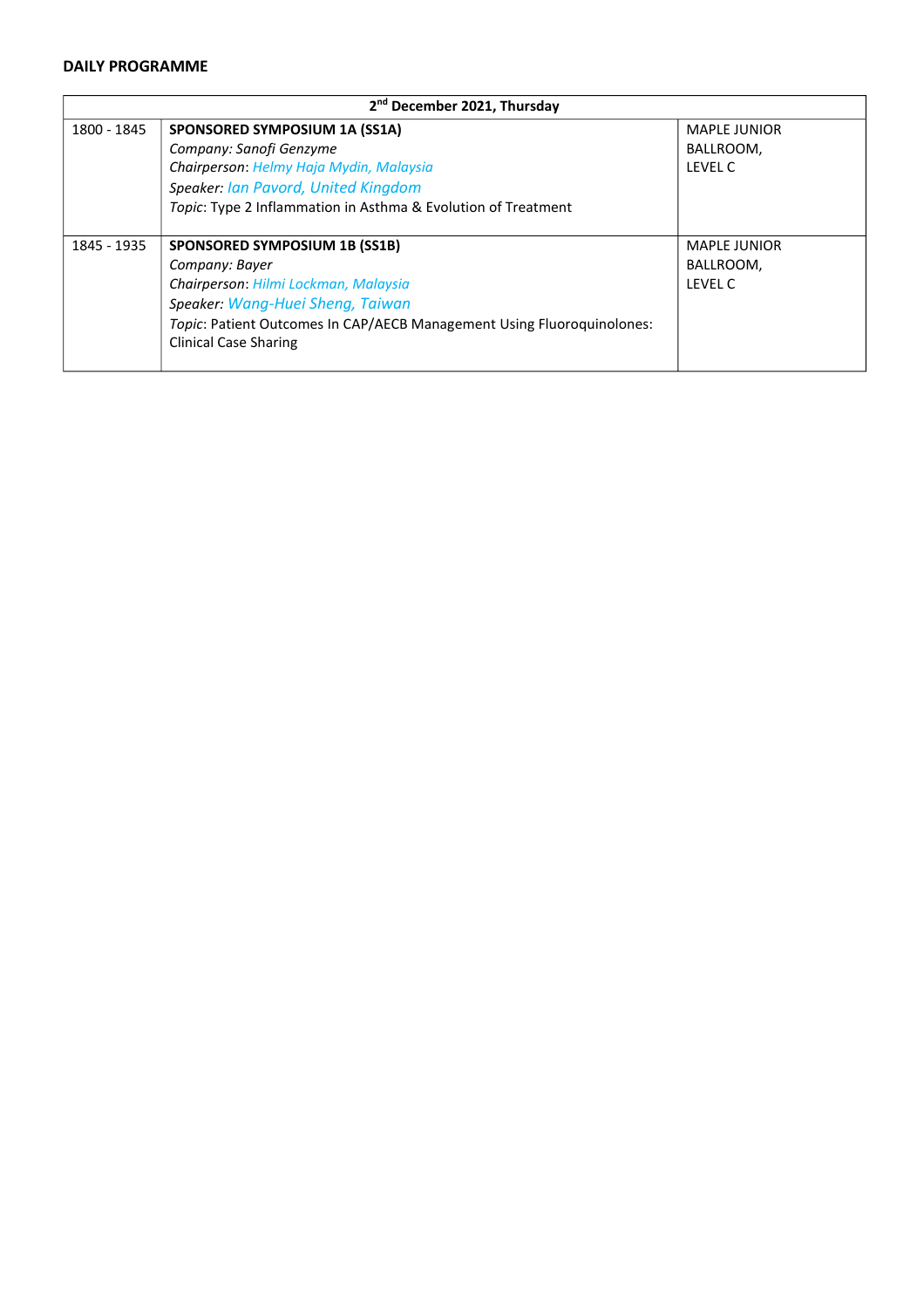| <b>DAILY PROGRAMME</b><br>3rd December 2021, Friday |                                                                                                                                      |                                            |  |
|-----------------------------------------------------|--------------------------------------------------------------------------------------------------------------------------------------|--------------------------------------------|--|
| $ 0800 - 0810 $                                     | <b>WELCOME ADDRESS</b>                                                                                                               | <b>RUBY BALLROOM</b>                       |  |
|                                                     | • Pang Yong Kek, Malaysia                                                                                                            | LEVEL G                                    |  |
|                                                     | <b>President, Malaysian Thoracic Society</b>                                                                                         |                                            |  |
| $ 0810 - 0850 $                                     | PLENARY 1 (P1)                                                                                                                       | <b>RUBY BALLROOM</b>                       |  |
|                                                     | Chairpersons: Ahmad Izuanuddin Ismail                                                                                                | <b>LEVEL G</b>                             |  |
|                                                     | Disaster Management in Respiratory Pandemics                                                                                         |                                            |  |
|                                                     | Mohd Arshil Moideen, Malaysia                                                                                                        |                                            |  |
| $ 0850 - 1005$                                      | SYMPOSIUM 1 (S1)                                                                                                                     |                                            |  |
|                                                     | S1A – Severe Asthma                                                                                                                  | <b>RUBY BALLROOM</b>                       |  |
|                                                     | Chairpersons: Helmy Haja Mydin/Andrea Ban Yu-Lin                                                                                     | <b>LEVEL G</b>                             |  |
|                                                     | Targeting Comorbidities in Severe Asthma<br>1.                                                                                       |                                            |  |
|                                                     | Mohammed Fauzi Abdul Rani, Malaysia                                                                                                  |                                            |  |
|                                                     | Triple Therapy in Asthma: New Kid on the Block<br>2.                                                                                 |                                            |  |
|                                                     | Mat Zuki Mat Jaeb, Malaysia                                                                                                          |                                            |  |
|                                                     | Biologics in Asthma: 2021 Updates<br>3.                                                                                              |                                            |  |
|                                                     | Stephanie Korn, Germany                                                                                                              |                                            |  |
|                                                     | $S1B$ – COPD                                                                                                                         | <b>TOPAZ BALLROOM</b>                      |  |
|                                                     | Chairpersons: Pang Yong Kek/Tengku Saifudin Tengku Ismail                                                                            | LEVEL G                                    |  |
|                                                     | Telemedicine in COPD management - What's Available and What the<br>1.                                                                |                                            |  |
|                                                     | <b>Future Hold</b>                                                                                                                   |                                            |  |
|                                                     | Pang Yong Kek, Malaysia                                                                                                              |                                            |  |
|                                                     | Initial Therapy for GOLD B<br>2.                                                                                                     |                                            |  |
|                                                     | Hilmi Lockman, Malaysia                                                                                                              |                                            |  |
|                                                     | 3-in 1 is Not Always Bad for you<br>3.                                                                                               |                                            |  |
|                                                     | Antonio Anzueto, USA                                                                                                                 |                                            |  |
|                                                     | S1C - Inherited Suppurative Lung Diseases                                                                                            | <b>CITRINE BALLROOM</b>                    |  |
|                                                     | Chairperson: Asiah Kassim/ Patrick Chan Wai Kiong                                                                                    | LEVEL G                                    |  |
|                                                     | Cystic Fibriosis, An Often Missed Diagnosis: How and When to Suspect?<br>1.                                                          |                                            |  |
|                                                     | N. Fafwati Faridatul Akmar Mohammad, Malaysia                                                                                        |                                            |  |
|                                                     | Respiratory Management of Cystic Fibrosis - What's Available in Our Local<br>2.                                                      |                                            |  |
|                                                     | Setting?                                                                                                                             |                                            |  |
|                                                     | Anna Marie Nathan, Malaysia                                                                                                          |                                            |  |
|                                                     | An Update on Primary Ciliary Dyskinesia<br>3.                                                                                        |                                            |  |
|                                                     | Alison Ting, Malaysia                                                                                                                |                                            |  |
| 1005 - 1035                                         | <b>COFFEE BREAK</b>                                                                                                                  | <b>IMPERIAL BALLROOM</b><br>FOYER, LEVEL G |  |
| $ 1035 - 1150$                                      | <b>SYMPOSIUM 2 (S2)</b>                                                                                                              |                                            |  |
|                                                     | $S2A - TB$                                                                                                                           | <b>RUBY BALLROOM</b>                       |  |
|                                                     | Chairpersons: Mat Zuki Mat Jaeb/ Zamzurina Abu Bakar                                                                                 | LEVEL G                                    |  |
|                                                     | Latent TB Treatment - New Updates<br>1.                                                                                              |                                            |  |
|                                                     | Zamzurina Abu Bakar, Malaysia                                                                                                        |                                            |  |
|                                                     | TB among Health Care Workers - Is it A Real Problem?<br>2.                                                                           |                                            |  |
|                                                     | Priya A/P Ragunath, Malaysia                                                                                                         |                                            |  |
|                                                     | Current WHO MDR TB Regimen- Where do We Stand?<br>3.                                                                                 |                                            |  |
|                                                     | K. Kannan Sivaraman Kannan, Malaysia                                                                                                 |                                            |  |
|                                                     | S2B - M&M session (Mix and Match)                                                                                                    | TOPAZ BALLROOM                             |  |
|                                                     | Chairpersons: Nurhayati Mohd Marzuki/Tan Jiunn Liang                                                                                 | LEVEL G                                    |  |
|                                                     | Tracheostomy Care for Respi Physicians<br>1.                                                                                         |                                            |  |
|                                                     | Nor Eyzawiyah Hassan, Malaysia                                                                                                       |                                            |  |
|                                                     | Ventilator Settings in COVID ARDS<br>2.                                                                                              |                                            |  |
|                                                     | Noor Hashida@ Juita Hassan, Malaysia                                                                                                 |                                            |  |
|                                                     | Advanced Directive and End of Life Care<br>3.                                                                                        |                                            |  |
|                                                     | Richard Lim Boon Leong, Malaysia                                                                                                     | <b>CITRINE BALLROOM</b>                    |  |
|                                                     | S2C - Respiratory Manifestations in Immunocompromised Children<br>Chairpersons: N. Fafwati Faridatul Akmar Mohammad/Hafizah Zainudin |                                            |  |
|                                                     | Primary Immunodeficiency Disease - The Importance of Early Diagnosis                                                                 | LEVEL G                                    |  |
|                                                     | 1.<br>Intan Hakimah Ismail, Malaysia                                                                                                 |                                            |  |
|                                                     | Invasive Fungal Disease in Children<br>2.                                                                                            |                                            |  |
|                                                     | Thahira A. Jamal Mohamed, Malaysia                                                                                                   |                                            |  |
|                                                     | Chronic Respiratory Manifestations of Immunocompromised Children<br>3.                                                               |                                            |  |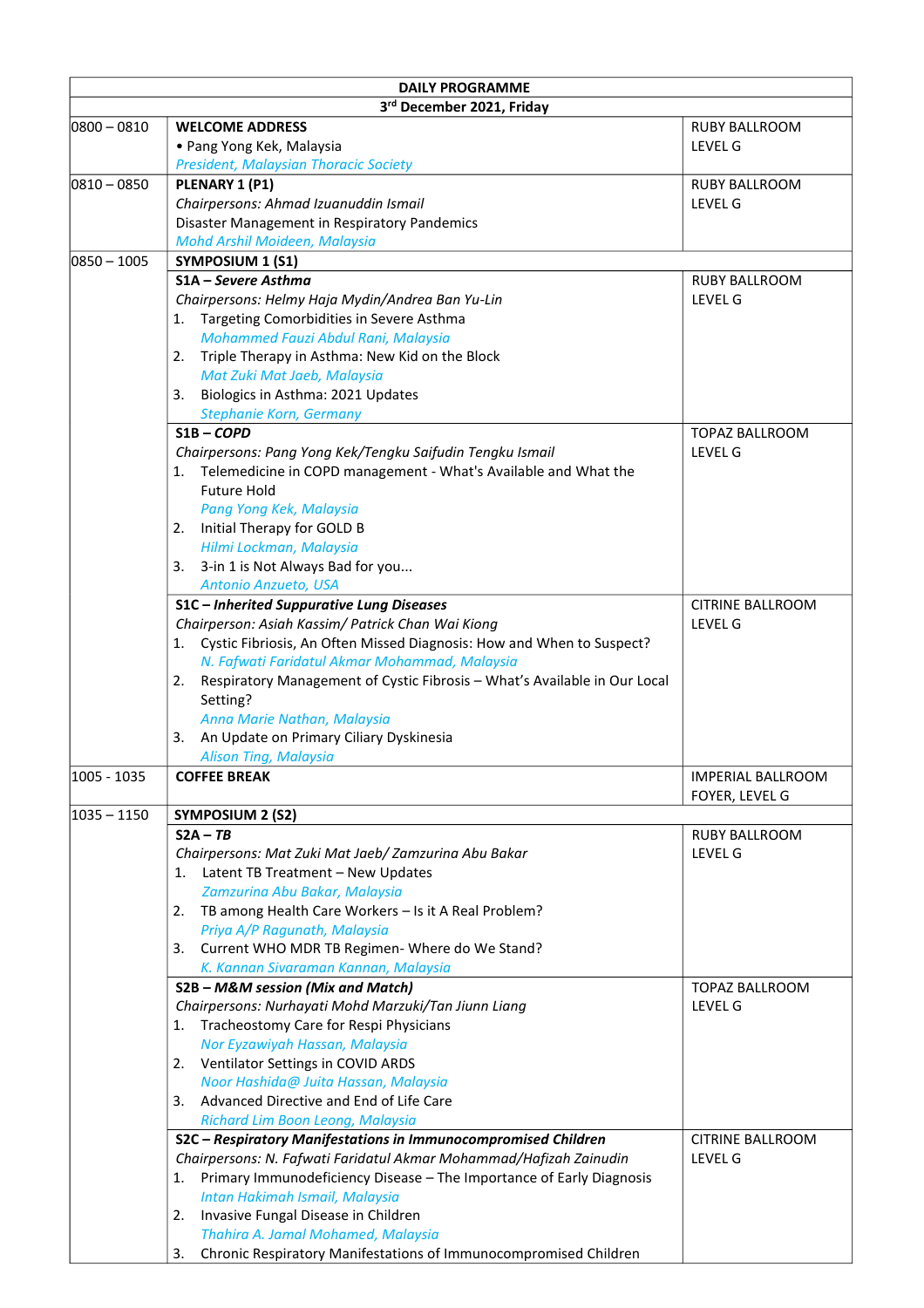|                | Noor Ain Noor Affendi, Malaysia                                                                                |                                 |
|----------------|----------------------------------------------------------------------------------------------------------------|---------------------------------|
| $ 1150 - 1240$ | <b>SPONSORED SYMPOSIUM 2 (SS2)</b><br>Company: Pfizer (M) Sdn Bhd                                              | <b>RUBY BALLROOM</b><br>LEVEL G |
|                | Chairperson: Hilmi Lockman, Malaysia                                                                           |                                 |
|                | Speaker: Jan J. De Waele, Belgium                                                                              |                                 |
|                | Topic: Exploring the Role of Ceftadizime-avibactam in the Management of                                        |                                 |
|                | Multi-drug Resistant Gram-negative Bacterial Infections in HAP/VAP                                             |                                 |
| $1240 - 1430$  | <b>LUNCH AND FRIDAY PRAYERS</b>                                                                                | <b>IMPERIAL BALLROOM</b>        |
|                |                                                                                                                | FOYER, LEVEL G                  |
| $ 1430 - 1600$ | SYMPOSIUM 3 (S3)                                                                                               |                                 |
|                | S3A - Interventional Pulmonology                                                                               | <b>RUBY BALLROOM</b>            |
|                | Chairpersons: Razul Md Nazri Md Kassim/K. Kannan Sivaraman Kannan                                              | LEVEL G                         |
|                | Transbronchial Lung Biopsy for Peripheral Lung Lesions - Recent<br>1.<br>Advancement in Bronchoscopic Approach |                                 |
|                | Yuji Matsumoto, Japan                                                                                          |                                 |
|                | Interventional Procedures for Asthma and COPD: What a Bronchoscopist<br>2.                                     |                                 |
|                | can Offer                                                                                                      |                                 |
|                | Rosmadi Ismail, Malaysia                                                                                       |                                 |
|                | Recent Development of Transbronchial Lung Cryobiopsy for Diffuse<br>3.                                         |                                 |
|                | Parenchymal Lung Disease                                                                                       |                                 |
|                | Venerino Poletti, Italy                                                                                        |                                 |
|                | S3B - Beyond the Lungs                                                                                         | TOPAZ BALLROOM                  |
|                | Chairpersons: Fauzi Mohd Anshar/Nabilah Salman Parasi@Sulaiman                                                 | LEVEL G                         |
|                | Understanding Breathing Dysfunction in Allergic Rhinitis<br>1.                                                 |                                 |
|                | Jeevanan Jahendran, Malaysia                                                                                   |                                 |
|                | Metabolic Syndrome<br>2.                                                                                       |                                 |
|                | Norlaila Mustafa, Malaysia                                                                                     |                                 |
|                | <b>Heart Failure</b><br>3.                                                                                     |                                 |
|                | Azmee Mohd Ghazi, Malaysia                                                                                     |                                 |
|                | S3C - Sleep Disordered Breathing in Children: What's New?                                                      | <b>CITRINE BALLROOM</b>         |
|                | Chairpersons: Alison Ting Yih Hua/Dg Zuraini Sahadan                                                           | LEVEL G                         |
|                | Coping with Residual Childhood OSA after Adenotonsillectomy<br>1.                                              |                                 |
|                | Aroonwan Preutthipan, Thailand                                                                                 |                                 |
|                | 2. Update on SMA Type 1 Therapies<br>Elizabeth Wraige, United Kingdom                                          |                                 |
|                | 3. Respiratory Support in SMA Type 1: A Change in Paradigm?                                                    |                                 |
|                | Noor Zehan Abdul Rahim, United Kingdom                                                                         |                                 |
| 1600 - 1650    | <b>SPONSORED SYMPOSIUM 3A</b>                                                                                  | TOPAZ BALLROOM                  |
|                | Company: AstraZeneca                                                                                           | LEVEL G                         |
|                | Chairperson: Liam Chong Kin, Malaysia                                                                          |                                 |
|                | Speaker: Ho Gwo Fuang, Malaysia                                                                                |                                 |
|                | Topic: Durvalumab: Long-term Outcomes in Stage III Unresectable NSCLC and                                      |                                 |
|                | ES-SCLC with Real World Experience Sharing                                                                     |                                 |
|                | Chairperson: Lalitha Pereirasamy, Malaysia                                                                     |                                 |
|                | Speaker: Mat Zuki Mat Jaeb, Malaysia                                                                           |                                 |
|                | Topic: The Role of Benralizumab in Severe Asthma Management: Updated                                           |                                 |
|                | Clinical Data & Real-life Case                                                                                 |                                 |
|                | <b>SPONOSRED SYMPOSIUM 3B</b>                                                                                  | <b>RUBY BALLROOM</b>            |
|                | Company: Boehringer Ingelheim                                                                                  | LEVEL G                         |
|                | Chairperson: Syazatul Syakirin Sirol Aflah, Malaysia                                                           |                                 |
|                | Speaker: Noorul Afidza Muhammad, Malaysia                                                                      |                                 |
|                | Topic: Changing Disease Progression of Interstitial Lung Disease: Now and Next                                 |                                 |
| 1650 - 1845    | MTS ANNUAL GENERAL MEETING & COFFEE BREAK                                                                      | CITRINE BALLROOM<br>LEVEL G     |
| 1845 - 1935    | <b>SPONSORED SYMPOSIUM 4A</b>                                                                                  | TOPAZ BALLROOM                  |
|                | Company: Orient EuroPharma                                                                                     | LEVEL G                         |
|                | Chairperson: Fauzi Md Anshar, Malaysia                                                                         |                                 |
|                | Speaker: Mohd Arif Mohd Zim, Malaysia                                                                          |                                 |
|                | Topic: COPD in Malaysia                                                                                        |                                 |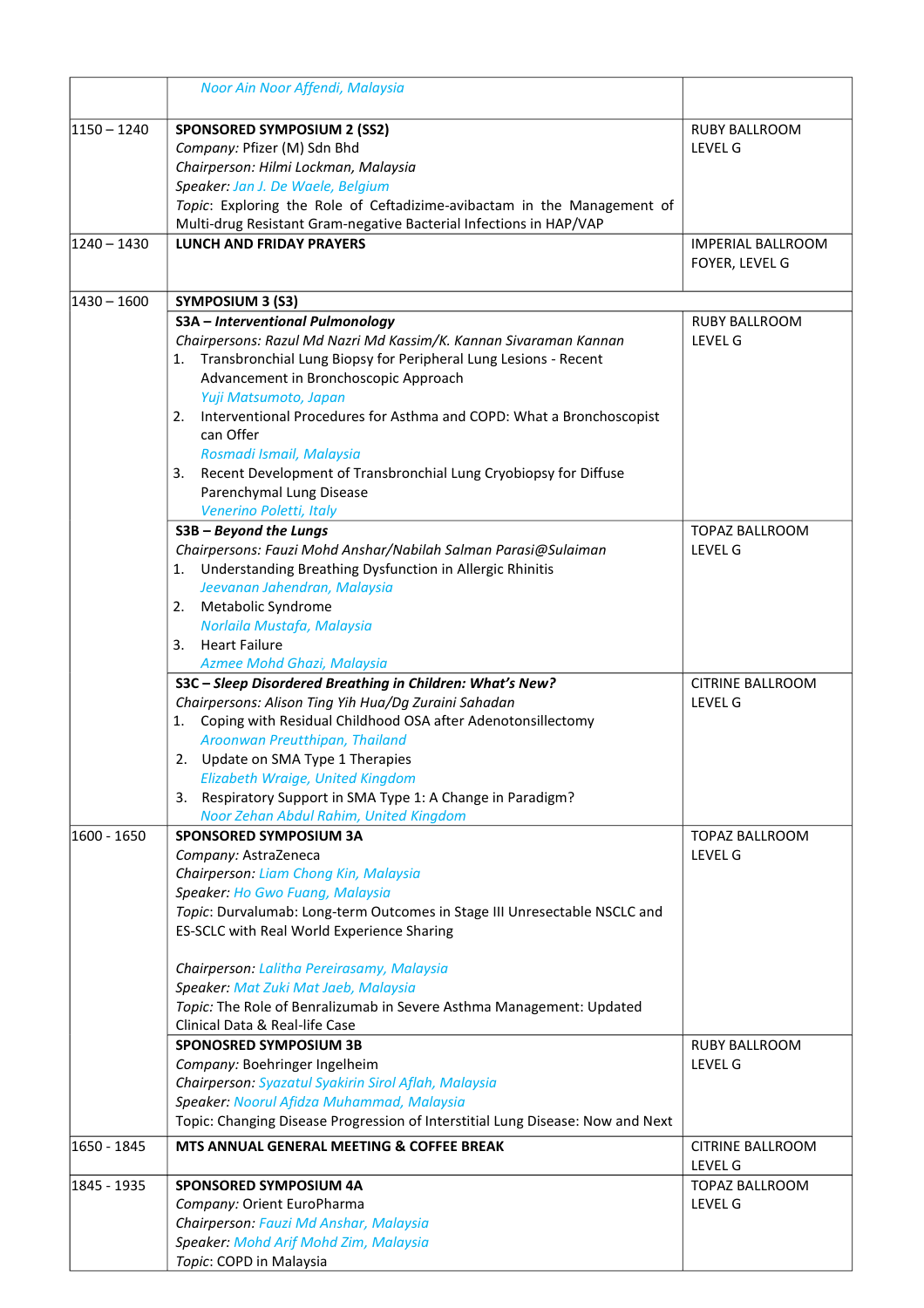|             | Speaker: Diana Yeh Yu Wung Yeh, Taiwan<br>Topic: The Novel, Fixed Extra-Fine Triple Combination for COPD: Real World<br>Evidence from Taiwan |                       |
|-------------|----------------------------------------------------------------------------------------------------------------------------------------------|-----------------------|
|             | <b>SPONSORED SYMPOSIUM 4B</b>                                                                                                                | <b>RUBY BALLROOM</b>  |
|             | Company: GlaxoSmithKline                                                                                                                     | <b>IFVFIG</b>         |
|             | Chairperson: Pang Yong Kek, Malaysia                                                                                                         |                       |
|             | Speaker: Norbert Berend, Australia                                                                                                           |                       |
|             | Topic: Personalising Treatment and Predicting Response: Exploring Targeted                                                                   |                       |
|             | Treatment for Patients with Severe Asthma                                                                                                    |                       |
| 1935 - 2200 | <b>DINNER</b>                                                                                                                                |                       |
|             | SPONSORED SYMPOSIUM 4A (Orient EuroPharma)                                                                                                   | <b>MAPLE JUNIOR</b>   |
|             |                                                                                                                                              | BALLROOM,             |
|             |                                                                                                                                              | LEVEL C               |
|             | SPONSORED SYMPOSIUM 4B (GlaxoSmithKline)                                                                                                     | <b>JASMINE JUNIOR</b> |
|             |                                                                                                                                              | BALLROOM,             |
|             |                                                                                                                                              | LEVEL C               |

| <b>DAILY PROGRAMME</b> |                                                                                |                          |  |
|------------------------|--------------------------------------------------------------------------------|--------------------------|--|
|                        | 4 <sup>th</sup> December 2021, Saturday                                        |                          |  |
| $ 0800 - 0840$         | PLENARY 2 (P2)                                                                 | RUBY BALLROOM            |  |
|                        | Chairperson: Rus Anida Awang                                                   | <b>LEVEL G</b>           |  |
|                        | Critical Care Experience Caring for Paediatric Patients with COVID-19 in       |                          |  |
|                        | Paediatric Intensive Care Unit                                                 |                          |  |
|                        | Thianchai Bunnalai & Christopher Prince, USA                                   |                          |  |
| $ 0840 - 1010$         | SYMPOSIUM 4 (S4)                                                               |                          |  |
|                        | S4A - Progressive Fibrosing ILD                                                | <b>RUBY BALLROOM</b>     |  |
|                        | Chairpersons: Syazatul Syakirin Sirol Aflah/Kho Sze Shyang                     | LEVEL G                  |  |
|                        | 1. ILD - Associated with Pulmonary Hypertension - Diagnosis and Treatment      |                          |  |
|                        | Challenges                                                                     |                          |  |
|                        | <b>Steven Nathan, USA</b>                                                      |                          |  |
|                        | Lung Imaging as a Tool to Connect the Clinical and Histology in ILD<br>2.      |                          |  |
|                        | Seth Kligerman, USA                                                            |                          |  |
|                        | 3. PF-ILD: A Challenging Phenotype with New Perspectives and Improvised        |                          |  |
|                        | Therapeutic Landscape                                                          |                          |  |
|                        | Kevin Flaherty, USA                                                            |                          |  |
|                        | S4B - Lung Cancer                                                              | <b>TOPAZ BALLROOM</b>    |  |
|                        | Chairpersons: How Soon Hin/Nurhayati Mohd Marzuki                              | LEVEL G                  |  |
|                        | Emerging Biomarkers in NSCLC: Which Patients should we Test? Which<br>1.       |                          |  |
|                        | Biomarkers?                                                                    |                          |  |
|                        | Liam Chong Kin, Malaysia                                                       |                          |  |
|                        | Approaches in Staging of NSCLC: Important Tips<br>2.                           |                          |  |
|                        | James Ho Chung-man, Hong Kong                                                  |                          |  |
|                        | How to Overcome Financial Toxicity of Lung Cancer Treatment?<br>3.             |                          |  |
|                        | How Soon Hin, Malaysia                                                         |                          |  |
|                        | S4C - An Update on Paediatric Asthma                                           | <b>CITRINE BALLROOM</b>  |  |
|                        | Chairpersons: Jessie Anne de Bruyne/Eg Kah Peng                                | <b>LEVEL G</b>           |  |
|                        | 1. Asthma Phenotypes and Endotypes: What are Their Clinical Implications?      |                          |  |
|                        | Peter Le Souëf, Australia                                                      |                          |  |
|                        | Personalised Treatment in Severe Asthma: Role of Biologics<br>2.               |                          |  |
|                        | Mariana Daud, Malaysia                                                         |                          |  |
|                        | Intermittent ICS in Mild Asthma?<br>3.                                         |                          |  |
|                        | Patrick Chan Wai Kiong, Malaysia                                               |                          |  |
|                        | 4. New Inhaler Options in Asthma                                               |                          |  |
|                        | Rus Anida Awang, Malaysia                                                      |                          |  |
| 1010 - 1040            | <b>COFFEE BREAK</b>                                                            | <b>IMPERIAL BALLROOM</b> |  |
|                        |                                                                                | FOYER, LEVEL G           |  |
| $1040 - 1210$          | <b>SYMPOSIUM 5 (S5)</b>                                                        |                          |  |
|                        | <b>S5A - Sleep Disordered Breathing</b>                                        | RUBY BALLROOM            |  |
|                        | Chairperson: Lalitha Pereirasamy/Yong Mei Ching                                | LEVEL G                  |  |
|                        | The Future of Telemedicine in Diagnosing and Treatment of Sleep Disorder<br>1. |                          |  |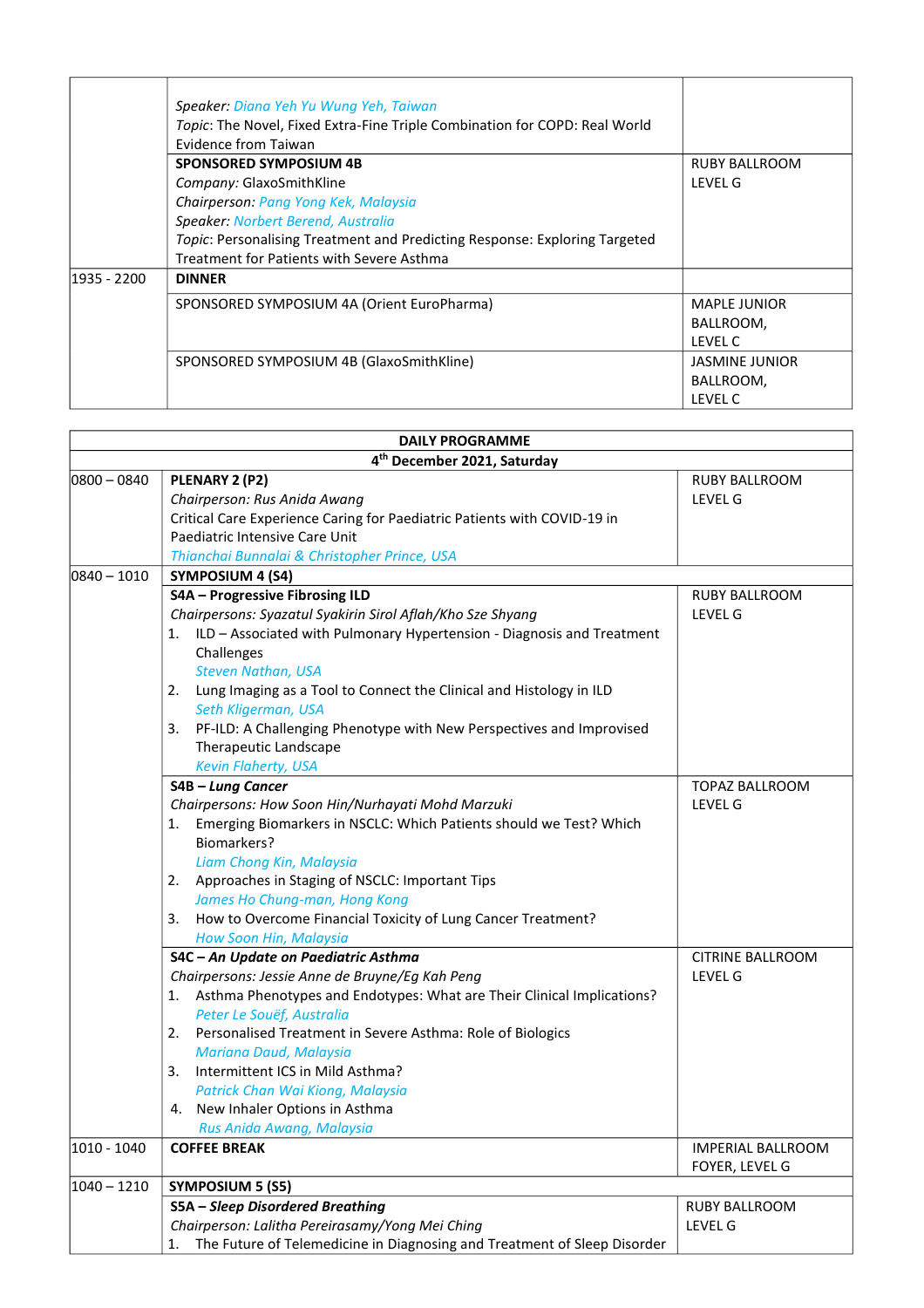|             | Ahmad Izuanuddin Ismail, Malaysia<br>Obesity, Sleep Apnea and COVID-19: Relationship, Risk and Therapeutic<br>2.<br>Implications<br>Naricha Chirakalwasan, Thailand |                                        |
|-------------|---------------------------------------------------------------------------------------------------------------------------------------------------------------------|----------------------------------------|
|             | Sleep Apnea and the Risk of Neurodegeneration<br>3.                                                                                                                 |                                        |
|             | Hamdi Najman Achok, Malaysia<br><b>S5B - Pleural Disease</b>                                                                                                        |                                        |
|             | Chairpersons: Mohamed Faisal Abdul Hamid/Muhammad Redzwan S. Rashid<br>Ali                                                                                          | TOPAZ BALLROOM<br><b>LEVEL G</b>       |
|             | 1.<br>Management of Persistent Air Leak in Pneumothorax<br>Rajesh Thomas, Australia                                                                                 |                                        |
|             | Pleura and Systemic Diseases<br>2.<br>Anantham Devanand, Singapore                                                                                                  |                                        |
|             | <b>Updates on MPE</b><br>3.                                                                                                                                         |                                        |
|             | Najib M Rahman, United Kingdom                                                                                                                                      |                                        |
|             | <b>S5C</b> - Neonatal Lung Disease                                                                                                                                  | CITRINE BALLROOM                       |
|             | Chairpersons: Anna Marie Nathan/Su Siew Choo                                                                                                                        | LEVEL G                                |
|             | Neonatal Presentation of chILD<br>1.                                                                                                                                |                                        |
|             | Asiah Kassim, Malaysia                                                                                                                                              |                                        |
|             | 2. BPD: Long Term Respiratory Outcome                                                                                                                               |                                        |
|             | Jessie Anne de Bruyne, Malaysia                                                                                                                                     |                                        |
|             | <b>Congenital Lung Malformation</b><br>3.                                                                                                                           |                                        |
| 1210 - 1300 | Andrew Bush, United Kingdom<br><b>SPONSORED SYMPOSIUM 5 (SS5)</b>                                                                                                   | <b>RUBY BALLROOM</b>                   |
|             | Company: Boehringer Ingelheim (Malaysia) Sdn Bhd                                                                                                                    | LEVEL G                                |
|             | Chairperson: Abdul Razak Abdul Muttalif, Malaysia                                                                                                                   |                                        |
|             | Speaker: Andrea Ban Yu-Lin, Malaysia                                                                                                                                |                                        |
|             | Topic: When Two is Better Than One                                                                                                                                  |                                        |
| 1300 - 1400 | <b>LUNCH</b>                                                                                                                                                        | <b>IMPERIAL BALLROOM</b>               |
|             |                                                                                                                                                                     | FOYER, LEVEL G                         |
| 1400 - 1500 | <b>SYMPOSIUM 6 (S6)</b>                                                                                                                                             |                                        |
|             |                                                                                                                                                                     |                                        |
|             |                                                                                                                                                                     |                                        |
|             | <b>S6A - Primary Care</b>                                                                                                                                           | <b>RUBY BALLROOM</b><br><b>LEVEL G</b> |
|             | Chairpersons: Abdul Razak Abdul Muttalif/Azza Omar                                                                                                                  |                                        |
|             | 1. Inhalers and Nebulisers during Respiratory Pandemics                                                                                                             |                                        |
|             | Tan Jiunn Liang, Malaysia<br>2.                                                                                                                                     |                                        |
|             | Long COVID                                                                                                                                                          |                                        |
|             | Muhammad Amin Ibrahim, Malaysia<br><b>POSTER PRESENTATION</b>                                                                                                       | POSTER DISPLAY                         |
|             |                                                                                                                                                                     |                                        |
|             | <b>Judges (Adult Programme)</b>                                                                                                                                     |                                        |
|             | Ahmad Izuanuddin Ismail, Malaysia                                                                                                                                   |                                        |
|             | Tengku Saifudin Tengku Ismail, Malaysia<br>Umadevi A Muthukumaru, Malaysia                                                                                          |                                        |
|             | Ummi Nadira Daut, Malaysia                                                                                                                                          |                                        |
|             |                                                                                                                                                                     |                                        |
|             | <b>Judges (Paediatric Programme)</b>                                                                                                                                |                                        |
|             | Patrick Chan Wai Kiong, Malaysia<br>Anna Marie Nathan, Malaysia                                                                                                     |                                        |
|             | <b>ORAL PRESENTATION</b>                                                                                                                                            | TOPAZ BALLROOM                         |
|             | <b>Judges (Adult Programme)</b>                                                                                                                                     | <b>LEVEL G</b>                         |
|             | Richard Loh Li Cher, Malaysia                                                                                                                                       |                                        |
|             | Helmy Haja Mydin, Malaysia                                                                                                                                          |                                        |
|             |                                                                                                                                                                     |                                        |
|             | <b>Judges (Paediatric Programme)</b>                                                                                                                                |                                        |
|             | Azizi Omar, Malaysia                                                                                                                                                |                                        |
|             | Norzila Mohamed Zainuddin, Malaysia                                                                                                                                 |                                        |
| 1500 - 1550 | <b>SPONSORED SYMPOSIUM 6 (SS6)</b>                                                                                                                                  | <b>RUBY BALLROOM</b>                   |
|             | Company: GlaxoSmithKline                                                                                                                                            | LEVEL G                                |
|             | Chairperson: Fauzi Md Anshar, Malaysia                                                                                                                              |                                        |
|             | Speaker: Emillio Pizzichini, Brazil<br>Topic: One for All or Tailored Treatment Approach?                                                                           |                                        |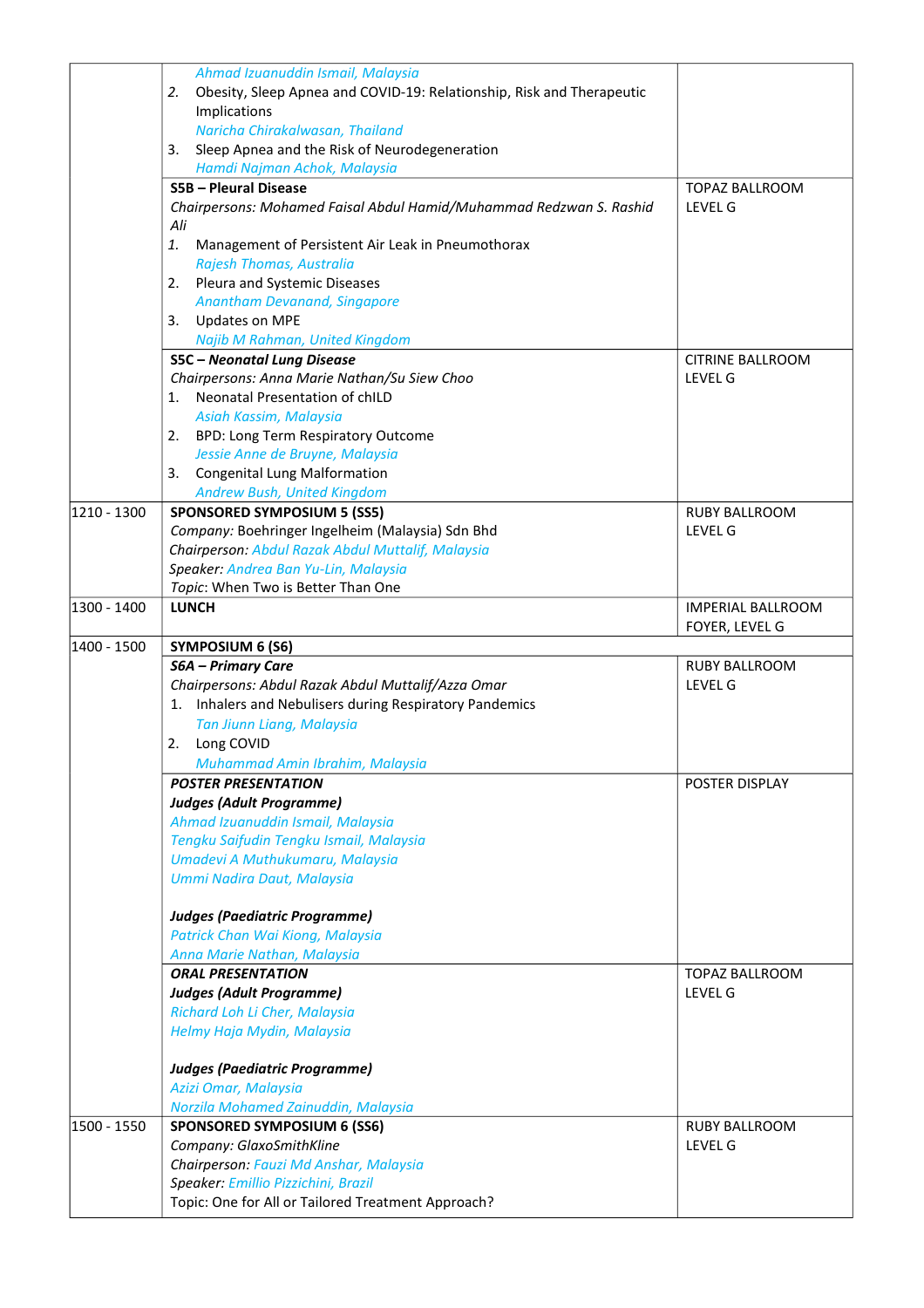| 1550 - 1640 | SPONSORED SYMPOSIUM 7A (SS7A)                                              | <b>TOPAZ BALLROOM</b>               |
|-------------|----------------------------------------------------------------------------|-------------------------------------|
|             | Company: Novartis                                                          | <b>LEVEL G</b>                      |
|             | Chairperson: Pang Yong Kek, Malaysia                                       |                                     |
|             | Speaker: Helmy Haja Mydin, Malaysia                                        |                                     |
|             | Kai Michael Beeh, Germany                                                  |                                     |
|             | Jaya Muneswarao A/L Ramadoo, Malaysia                                      |                                     |
|             | Topic: Unlocking the Potential of New Inhaled Asthma Care                  |                                     |
|             | <b>SPONSORED SYMPOSIUM 7B (SS7B)</b>                                       | <b>CITRINE BALLROOM</b>             |
|             | Company: Merck Sharp & Dohme                                               | <b>LEVEL G</b>                      |
|             | Chairperson: How Soon Hin, Malaysia                                        |                                     |
|             | Speaker: Shih Jin-Yuan, Taiwan                                             |                                     |
|             | Topic: The State of Immunotherapy in Non-Small Cell Lung Carcinoma in 2021 |                                     |
| 1640 - 1710 | <b>COFFEE BREAK</b>                                                        | IMPERIAL BALLROOM<br>FOYER, LEVEL G |
| 1930 - 1030 | <b>GALA DINNER</b>                                                         | RUBY BALLROOM                       |
|             |                                                                            | <b>LEVEL G</b>                      |
|             |                                                                            |                                     |
|             | <b>DAILY PROGRAMME</b>                                                     |                                     |
|             | 5 <sup>th</sup> December 2021, Sunday                                      |                                     |
| 0800 - 0840 | PLENARY 3 (P3)                                                             | RUBY BALLROOM                       |
|             | Chairperson: Ahmad Izuanuddin Ismail                                       | <b>LEVEL G</b>                      |
|             | COVID-19, 2years on - What More do we Know                                 |                                     |
|             | Adeeba Kamarulzaman, Malaysia                                              |                                     |
| 0840 - 1010 | SYMPOISUM 7 (S7)                                                           |                                     |
|             | S7A - COVID-19: My Experience                                              | <b>RUBY BALLROOM</b>                |
|             | Chairpersons: Mohd Arif Mohd Zim/Andrea Ban Yu-Lin                         | <b>LEVEL G</b>                      |
|             | Special Forum<br>1.                                                        |                                     |
|             | Zulkifli Abas, Malaysia                                                    |                                     |
|             | Eddie Wong Fook Sem, Malaysia                                              |                                     |
|             | 2. Special Forum                                                           |                                     |
|             | Siti Nasrina Yahaya, Malaysia                                              |                                     |
|             | Zainura Che Isa, Malaysia                                                  |                                     |
|             | S7B - COVID-19 In Children                                                 | TOPAZ BALLROOM                      |
|             | Chairpersons: Norzila Mohamed Zainuddin/Hasniah Abdul Latif                | LEVEL G                             |
|             | Modified Techniques in Paediatric Respiratory Care during COVID-19<br>1.   |                                     |
|             | Pandemic                                                                   |                                     |
|             | Aroonwan Preutthipan, Thailand                                             |                                     |
|             | COVID-19 in Children: Long Term Respiratory Sequelae<br>2.                 |                                     |
|             | Eg Kah Peng, Malaysia                                                      |                                     |
|             | COVID-19 Thoracic Radiology: From Acute to Long Term Changes<br>3.         |                                     |
|             | Faizah Mohd Zaki, Malaysia                                                 |                                     |
| 1010 - 1040 | <b>COFFEE BREAK</b>                                                        | <b>IMPERIAL BALLROOM</b>            |
| 1040 - 1130 | <b>SPONSORED SYMPOSIUM 8 (SS8)</b>                                         | FOYER, LEVEL G<br>RUBY BALLROOM     |
|             | Company: Sanofi Pasteur                                                    | LEVEL G                             |
|             | Chairperson: Ahmad Izuanuddin Ismail, Malaysia                             |                                     |
|             | Speaker: Nordiana Nordin, Malaysia                                         |                                     |
|             | Topic: "Protecting Older Adults from Influenza"                            |                                     |
| 1130 - 1230 | <b>SYMPOSIUM 8 (S8)</b>                                                    |                                     |
|             | S8A - Multi-Disciplinary Case Discussion: Adult Post COVID Care            | <b>RUBY BALLROOM</b>                |
|             | Chairpersons: Zainudin Md Zin/Hooi Lai Ngoh                                | <b>LEVEL G</b>                      |
|             | Case 1: Atypical COVID organising pneumonia - our experiences              |                                     |
|             | Presenter: Ng Boon Hau, Malaysia                                           |                                     |
|             |                                                                            |                                     |
|             | Case 2: Blood, Sweat and Tears                                             |                                     |
|             | Presenter: Loh Thian Chee, Malaysia                                        |                                     |
|             |                                                                            |                                     |